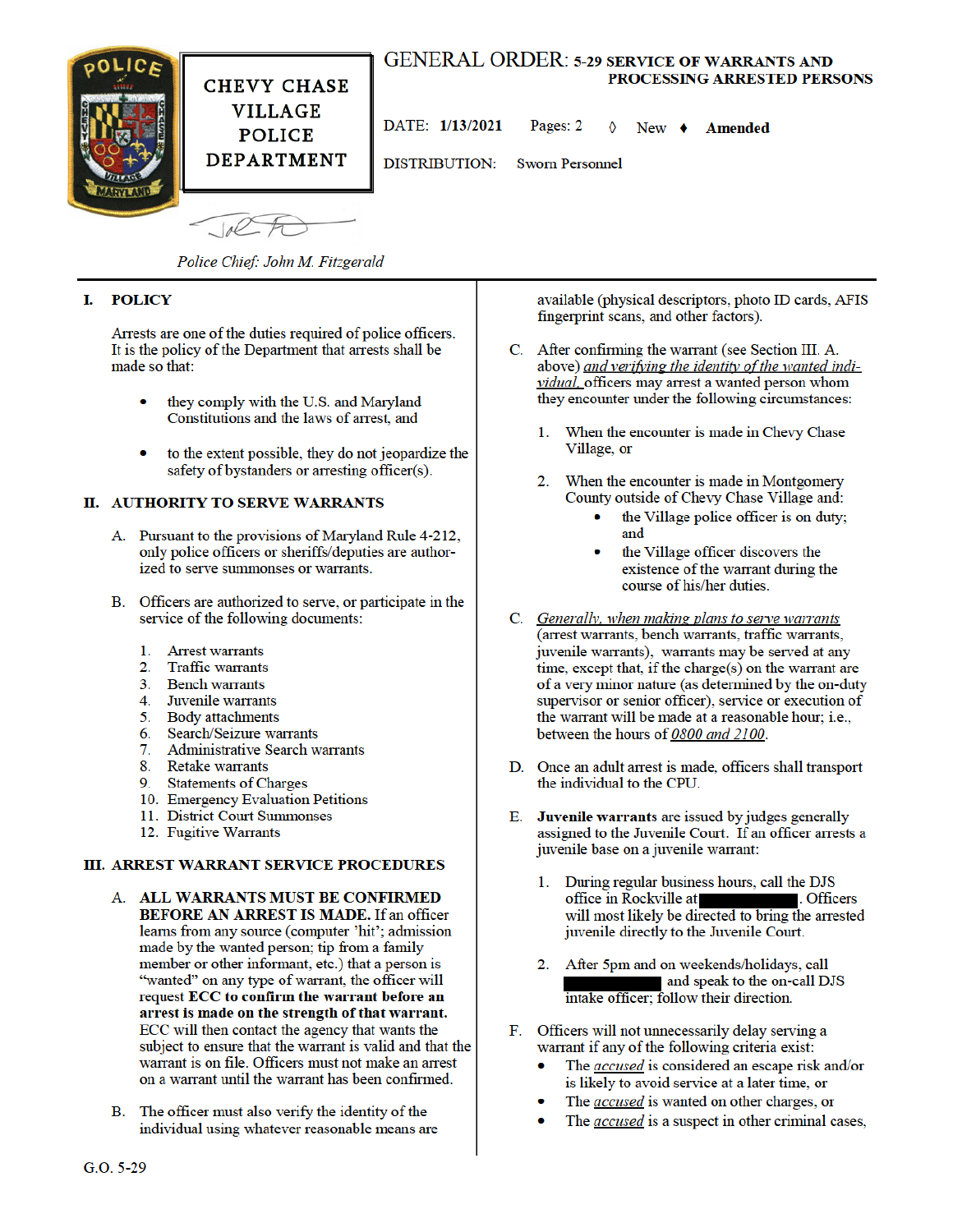or

- The *accused* is in imminent danger of causing harm to himself or others, or
- The *accused*, unless immediately apprehended, may tamper with, dispose of, or destroy evidence, or
- The *accused*, unless immediately apprehended, may cause injury to the person or damage to the property of one or more other persons.
- G. If the officer intends to ask the *accused* any questions about the crime charged in the warrant (or about any other crime) while the person is in custody, the *officer must advise the accused of their* Miranda rights via MCP Form #50. If the *accused*  asks for an attorney, *questioning must stop and* the defendant will be allowed access to a phone and officers will not monitor or listen to communications between the *accused* and his attorney. A record of the warrant service will be documented on an Incident Report.
- H. **Village Officers will follow MCP Function Code 513 'Processing Arrested Persons' (attached).** In addition to the procedures within this general order, Village officers shall adhere to those contained in Montgomery County's Function Code 513, 'Processing Arrested Persons.' FC513 provides additional details related to the arrest process at CPU, juvenile charges, and forms completion.

#### **IV. SEARCH WARRANT PROCEDURES**

- A. Officers considering obtaining a search warrant shall first consult with the Lieutenant.
- B. All applications/affidavits for search warrants shall be reviewed and approved by the Chief of Police prior to being reviewed by a judge.
- C. The lieutenant shall ensure that the service of any search warrant obtained by a Village police officer is coordinated with:
	- 1. the Montgomery County Police Department if the location to be searched is within the Village, or
	- 2. with the appropriate local law enforcement agency if the location to be searched is outside of Chevy Chase Village.
- D. A supervisor from CCVPD will be present when any search warrant is executed. The supervisor will be responsible for ensuring that proper procedures are followed during the search, that the inventory and return are completed, and that all reporting requirements are fulfilled.

#### **V. PERSONS WANTED BY NON-MARYLAND AGENCIES**

#### A. **Wanted by a State or Local Law Enforcement Agency outside of Maryland**

1. Request a current "hit" confirmation or TTY from the demanding agency be faxed to CPU.

- 2. After confirming the warrant and verifying the identity of the wanted subject, transport the individual to CPU for processing (refer to FC 811).
- 3. Copy the front of the CPU 513 *form* (CBF bar code number) for the officer's file and give the envelope to the booking officer
- 4. Complete a DC/CR 30, "Charge Against Fugitive."
- 5. Complete an event report (classification 2752).
- 6. Fax a copy of the event report to the Fugitive Section by 0700 hours the next day at . (CPU will complete necessary fingerprint cards, photos, arrest report and bring the person before the Commissioner and fax copies of their paper work to MCP Fugitive Unit by 0700 hours).

#### B. **Wanted by Federal or Military Agencies**

If a person is arrested because he is wanted by a federal or military law enforcement agency and no local charges are anticipated, simply notify the agency that wants the person to respond to accept custody.

#### **VI. EXEMPTIONS FROM ARREST AND CRIMINAL PROCESS SERVICE**

*Section* 9-304 of the Courts and Judicial Proceedings Article states:

- A. If a person comes into this State in obedience to a summons directing him to attend and testify in this State he shall not, while in this State pursuant to such summons, be subject to arrest or the service of process, civil or criminal, in connection with matters which arose before his entrance into this State under the summons.
- B. If a person passes through this State while going to another State in obedience to a summons to attend and testify in that State or while returning therefrom, he shall not, while so passing through this State, be subject to arrest or the service of process, civil or criminal, in connection with matters which arose before his entrance into this State under the summons.

This directive voids the previous version dated 9/15/2016.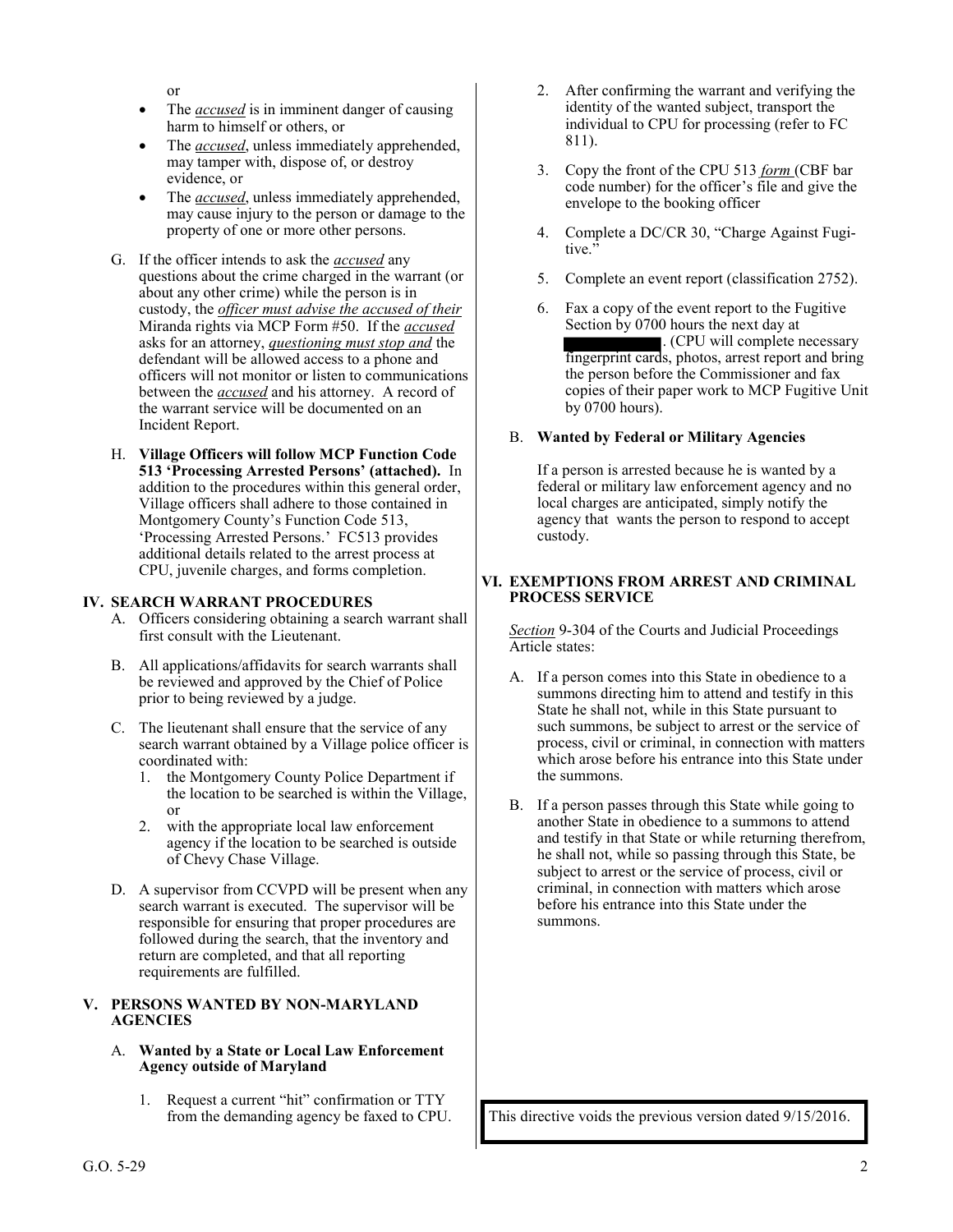# **PROCESSING ARRESTED PERSONS**



## **FC No.:** 513  **Date: 02-07-19**

If a provision of a regulation, departmental directive, or rule conflicts with a provision of the contract, the contract prevails except where the contract provision conflicts with State law or the Police Collective Bargaining Law. (FOP Contract, Article 61)

Contents:

- I. Definitions
- II. Miranda Rights
- III. Precautionary Measures
- IV. Processing Arrested Adults
- V. Arrest/Detention Without Charging
- VI. Processing Arrested Juveniles
- VII. Disposition of Arrested Juveniles
- VIII. CALEA Standards
- IX. Proponent Unit
- X. Cancellation

#### **I. Definitions**

- A. Arrest Warrant: A written order by a judicial officer commanding a law enforcement officer to arrest a specific person.
- B. CRIMS: Correction and Rehabilitation Information Management System is an on-line identification and booking system where law enforcement officers complete computer-generated Statements of Charges and Probable Cause for criminal arrests. The Maryland Department of Public Safety and Correctional Services is the agency responsible for the statewide installation and operation of CRIMS.
- C. Delinquent Offender: A juvenile offender who has been charged with an offense for which an adult can also be charged, but who is subject to the jurisdiction of the juvenile court.
- D. Juvenile: Any person under the age of 18 (whether under juvenile or criminal court jurisdiction) or a person between the ages of 18 to 21 who is still under juvenile court jurisdiction.
- E. Miranda Warning: A requirement based on a United States Supreme Court decision that a person be advised of certain constitutional rights against self-incrimination at the time of arrest and before questioning.
- F. Statement of Charges: A charging document, other than a citation, filed in District Court by a peace officer or by a judicial officer.

### **II. Miranda Rights**

#### A. Advice of Miranda Rights

 1*.* The Maryland Court of Appeals has ruled that any person under arrest who will be charged as an adult must be presented to a court commissioner without delay. There are few exceptions to this ruling. The appearance may be delayed conducting administrative functions such as recording, fingerprinting,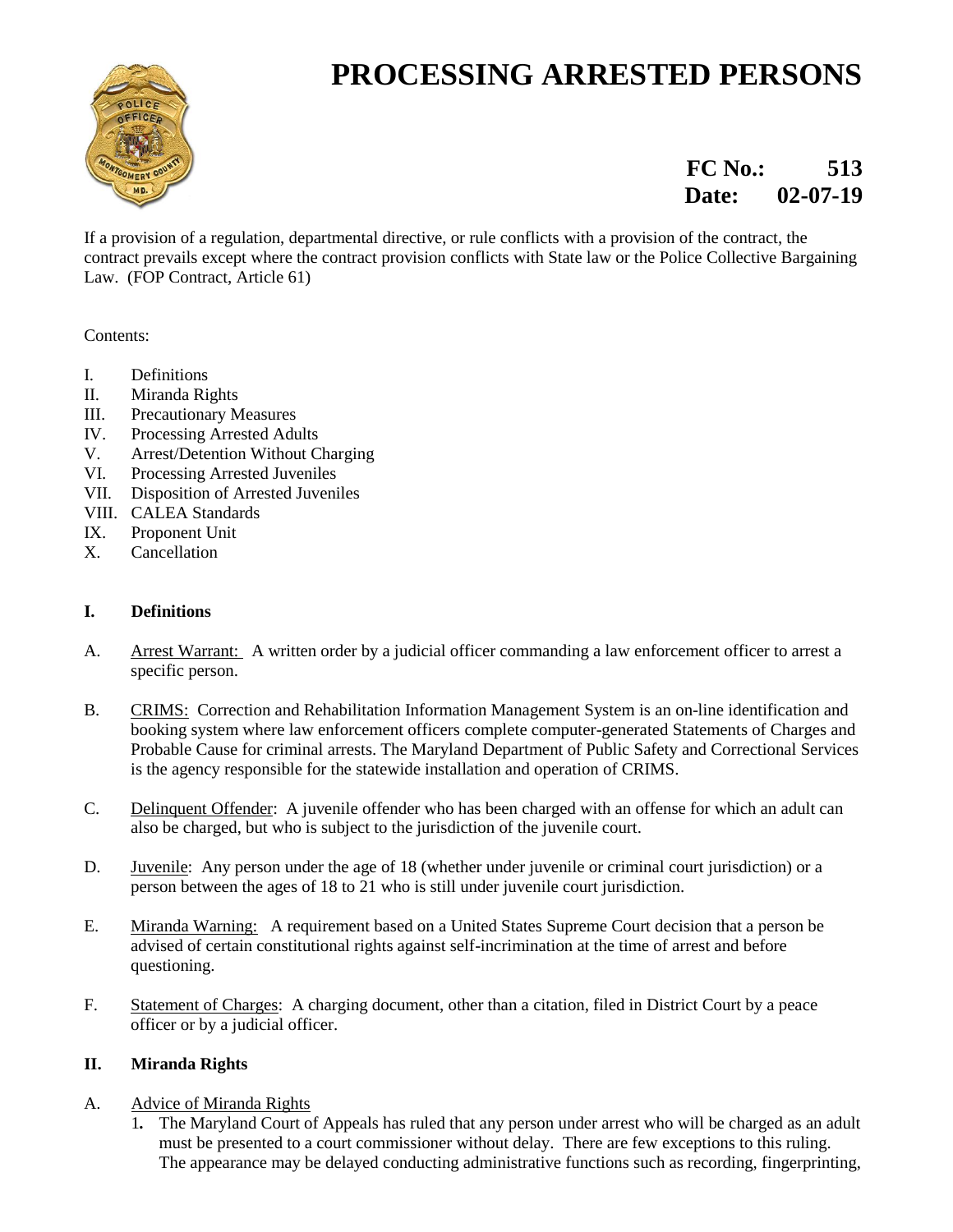and photographing. However, a defendant must waive the right to an immediate appearance before the commissioner prior to the officer asking questions. The revised MCP 50, "Advice of Rights Form," (dated 09/10) contains a waiver of presentment and has been approved by the State's Attorney's Office. Failure to use the revised MCP 50 may result in any statements obtained from a defendant being suppressed.

- 2. Advise individuals of their Miranda rights only when they are in custody (under arrest) and subject to interrogation. Give Miranda rights prior to questioning to ensure the statement's admissibility.
- 3. Consult with the investigator prior to any questioning or advising Miranda rights when a person is taken into custody for a crime that requires the immediate notification/response of an investigative unit (refer to FC 611, "Follow-up Investigation Responsibility").
- 4. Carefully document unsolicited comments/statements made by a person under arrest who has not been advised of Miranda rights. Note the location/date/time of any such statement, sign the document, and include in the case file.
- 5. Non-custodial interviews (questioning of suspects not under arrest; questioning during a traffic stop or Terry stop; questioning of witnesses; etc.) do NOT require advising of Miranda rights.
- 6. Do not advise an arrested person of their Miranda rights if there is no intention to question the person.
- 7. Whenever possible, use the MCP 50, "Advice of Rights Form," when Miranda rights are advised.
- 8. The court may be called upon to determine when custody began and whether an officer's words or conduct constituted interrogation in a given criminal case. Suggested guidelines for a non-custodial interrogation are:
	- a. Attempt to interview persons at their homes or away from the police facility.
	- b. If a person must be interviewed at the police facility, have the person drive to the facility.
	- c. When interviewed at the police facility, advise and document the person being interviewed was informed that they were free to leave.
	- d. Always document the circumstances of the interrogation.
- 9. If an officer is uncertain how the court will view the incident (custodial or non-custodial, interrogation, or initiated by the defendant), it is recommended that the officer advise the person of the person's Miranda rights to ensure the statement's admissibility.
- 10. Officers assigned body worn cameras must activate their BWCS during interviews and interrogations unless using interview rooms with audio/visual recording devices (See FC 430, "Body Worn Camera System" for more information).

#### B. Advice of Rights Form (MCP 50)

- 1. Officers must use an MCP 50 with a revised date of 09/10 or later.
- 2. Complete the MCP 50 in triplicate, if available, or make extra copies:
	- a. Retain the original.
		- b. Attach copy #2 (yellow) to the incident report. Officers should forward copy #2 to the State's Attorney's Office (SAO).
		- c. Give copy #3 (pink) to the defendant.
- 3. Read the MCP 50 verbatim. Note all remarks/tacit responses to the questioning alongside the corresponding question. Use plain paper for additional comments with corresponding numbers for each item.
- 4. Record the defendant's physical condition (any alcohol/drug use and time last used), educational level, date/time of arrest, and date/time the MCP 50 was completed.
- 5. The officer will sign the MCP 50 and request the defendant to sign; however, the defendant's signature is not necessary.

#### **III. Precautionary Measures**

A. Officers will secure all firearms and knives in the designated gun drop prior to processing or interrogation.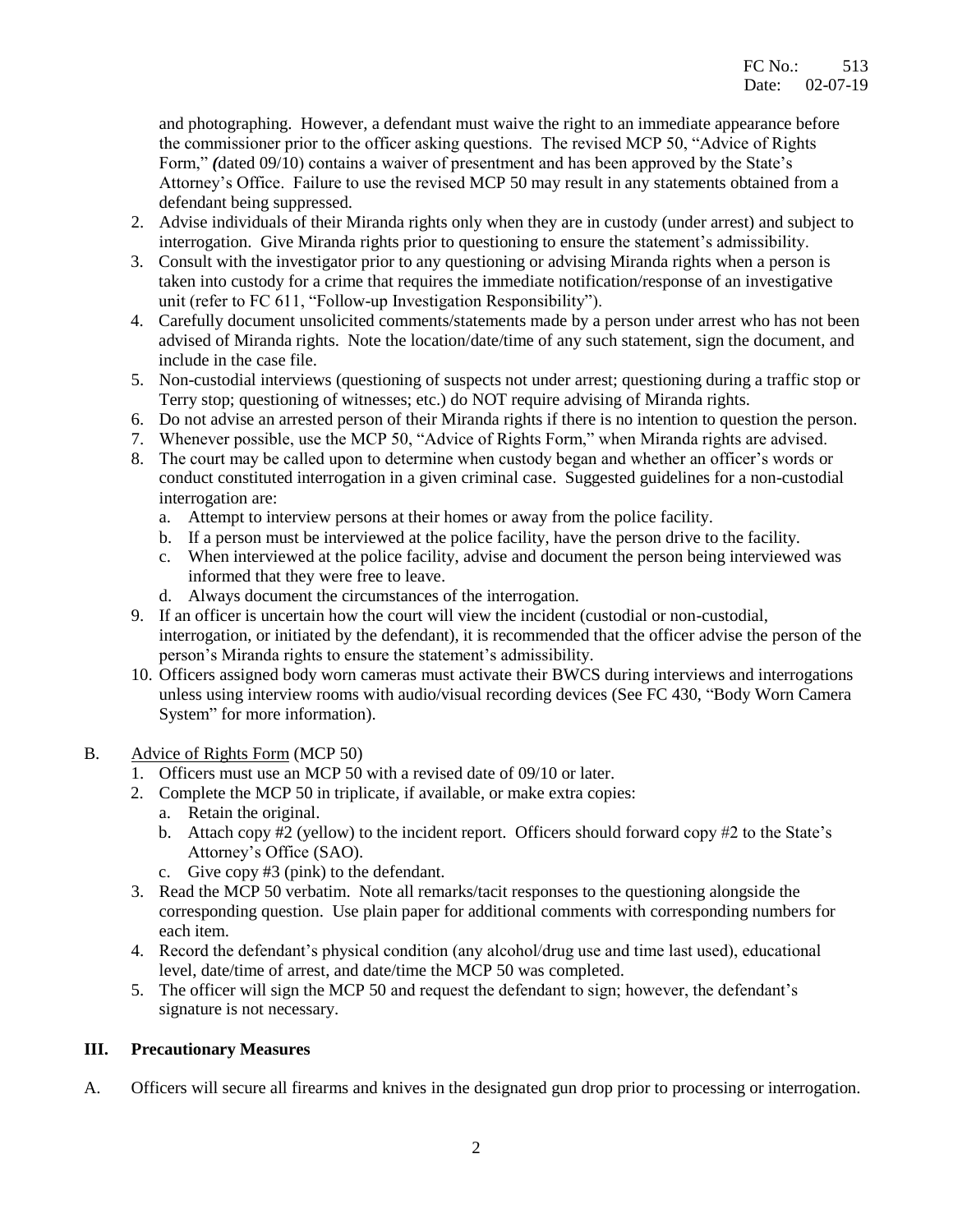- B. Immediately upon arrival at the processing facility and prior to any processing or interrogation, conduct a thorough search of the arrested person and area, to ensure officer and prisoner safety. This is in addition to the normal search incident to arrest.
- C. Prisoners will not be left unattended at any time, except when placed in a holding facility cell in accordance with FC 810, "Department Holding Facilities." Prisoners will remain handcuffed in processing areas.

#### **IV. Processing Arrested Adults**

- A. Prisoners will be searched and transported to the Central Processing Unit (CPU) in accordance with FC 811, "Handling, Searching, and Transporting of Prisoners." NOTE: Prisoners may be transported to a district station/investigative section if it is deemed necessary to further an investigation.
- B. Arrests Based on Warrants

 After an arrest based on a confirmed active criminal arrest warrant or traffic warrant, complete a CPU 513 form in its entirety, front and back. Turn completed forms over to the correctional officer at the booking desk.

- 1. If the charge is an outstanding traffic warrant or an out of county criminal warrant, immediately return to duty. No incident, arrest or supplement report is required.
- 2. If the charge is an outstanding Montgomery County criminal arrest and criminal judicial warrant related to a previously reported event, complete the appropriate supplemental report prior to the end of the tour of duty.
- 3. If the charge is an outstanding criminal arrest warrant from another state (Fugitive from Justice 2752), obtain a CR# and complete an incident report.
- C. On-View Criminal Arrests

After making an on-view adult criminal arrest:

- 1. Complete a CPU 513 form in its entirety, front and back. The name of the officer completing the DC/CD4, "Statement of Charges (SOC)/Statement of Probably Cause (SPC)," must be listed on the CPU 513 form as the arresting officer. Turn the CPU 513 over to the correctional officer at the booking desk.
- 2. Proceed to a computer station and complete the SOC/SPC. Instructions on how to use *CRIMS is* posted at each workstation. If assistance is needed, contact a correctional officer.
- 3. After locking the charging documents, print five copies of the SOC/SPC, two witness summons forms, and two advice of rights forms.
	- a. Sign the court, state's attorney, and defendant copies of the documents and cepi the two witness summons forms. Give these documents, as well as the unsigned applicant copy of the SOC/SPC to a correctional officer.
	- b. Incident/supplement report writing will not be done at CPU.
	- c. Officers will include States Attorney Information (witness information and evidence information) in the incident report prior to the narrative.
	- *d. Officers will obtain the arrestee's MON# from DOCR (Department of Correction and Rehabilitation) personnel prior to leaving CPU. The arrestee's MON# will be included in the incident report prior to the narrative (ex. John Doe MON# XXXXXX).*
- D. Bond Alert Form (MCP 108)
	- 1. The MCP 108 may be used to recommend that a defendant being held pending bond review not be released.
	- 2. The MCP 108 will be used in all cases where the use of a firearm was involved in the commission of a crime.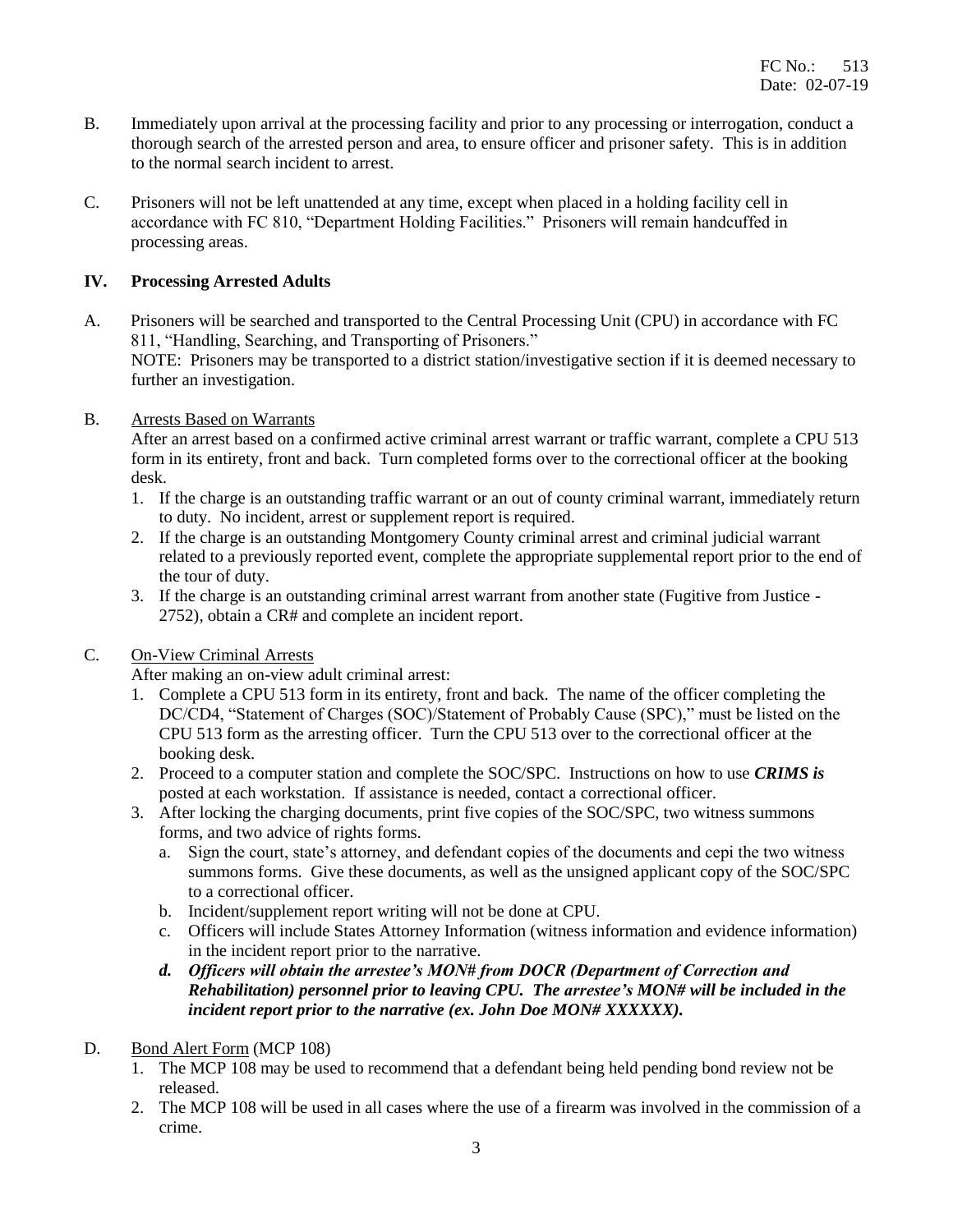- 3. The MCP 108 can be used at the officer's discretion for any other offense and will be screened for appropriateness and signed by the officer's supervisor prior to transmission.
- 4. Fax the form to the State's Attorney's Office (SAO) at (240) 777-7413 as soon as possible after arrest. The MCP 108 and the fax receipt will be kept in the officer's case file. The report will reflect that the MCP 108 was sent to the SAO.
- 5. A copy of the MCP 108 will be attached to the CPU 513 form. When the defendant appears before the commissioner, the SPC/SOC documents as well as the MCP 108 will be presented to the commissioner.
- E. Defendants Charged with Companion Criminal and Traffic Charges Arising from the Same Event
	- 1. Follow processing procedures in sections IV.A, B, and C.
	- 2. Prepare citations for the companion traffic charges. The defendant will not sign the citations.
	- 3. Attach the citations marked "Court Copy" and "Court/Defendant's Copy" to the criminal charging document and place into the booking folder. If using Etix, officers will print multiple copies (Court Copy, Court/Defendant Copy, and officer case file copy).
	- 4. Prepare one SPC including probable cause for both the criminal and traffic charge(s).
	- 5. If this is not possible at the initial contact with the suspect/defendant, contact the SAO to consolidate initial charges with those developed later.
- F. Traffic Arrests made Pursuant to State Law
	- 1. Officers are required to complete a SPC and Continuation, DC/CR4A, if necessary, and prepare the appropriate traffic citation(s). Do not have the arrestee sign the citation(s). Attach the "Court Copy" and "Court/Defendant's Copy" of the citation(s) to the SPC and give to a correctional officer. Officers using ETIX will print multiple copies of the citations and present them to DOCR personnel along with the SPC and DC/CR4A.
	- 2. Officers are urged to take a defendant before a commissioner when a defendant does not furnish satisfactory evidence of identity and the officer has reasonable grounds to believe that the defendant may not be the person the defendant claims to be. In addition to the facts supporting the charge, the SPC form must contain all known facts concerning the defendant's identity, as well as the grounds underlying the officer's doubts or misgivings about the accuracy of the identification presented by the defendant.

### **V. Arrest/Detention Without Charging**

A. Criminal Arrests, Without Processing or Charging

 On occasion, an officer may have probable cause to arrest a suspect but subsequently releases the person without placing charges.

- 1. If a prior incident report is on file, write a supplement report detailing the arrest and release in the narrative.
- 2. If no report is on file, obtain a CR number, and complete a 2938 incident report detailing the arrest and release in the narrative. No arrest report or criminal ID will be obtained.
- B. High Risk Stops that do NOT end in Arrest

When officers conduct a high risk stop that does not end in an arrest, the officers will:

- 1. Identify themselves by name and give their business cards to the individual stopped.
- 2. Provide a full explanation about the reason for the stop to the person stopped and remain with that person until all relevant questions are answered.
- 3. If requested, give the supervisor's name to the person making the request.
- 4. Complete a 2938 incident report.

NOTE: High risk stops include, but are not limited to, vehicle box-ins, any stop made at gunpoint, proning out a subject, or handcuffing for prolonged periods of time.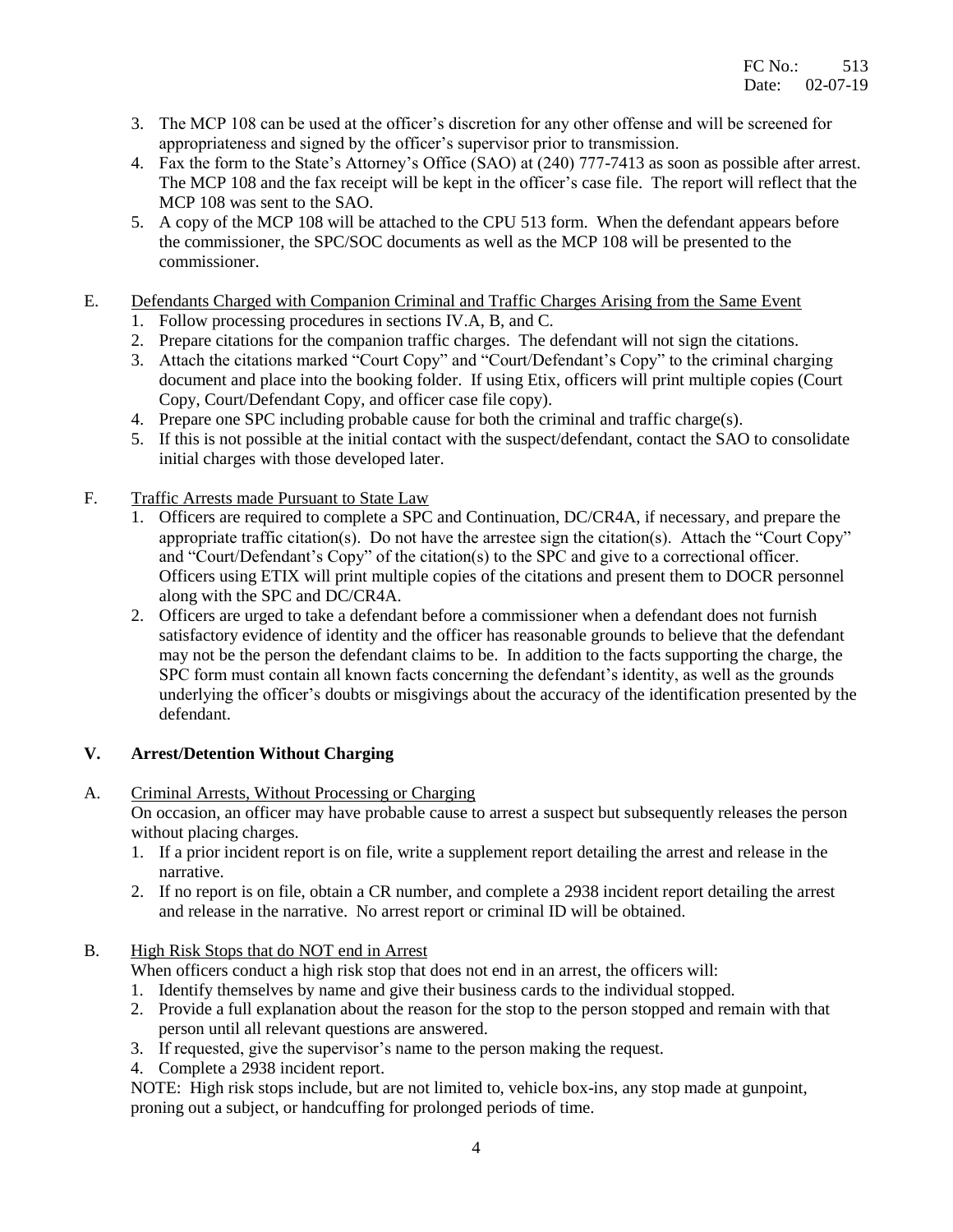#### **VI. Processing Arrested Juveniles**

#### A. Miranda Rights

- 1. There is no absolute legal requirement that a parent or guardian be present when officers question a juvenile. However, it is a good practice to attempt to have a parent present so that the parent can offer their child guidance during the interview process.
- 2. The length and conditions of interrogations will be in accordance with current case law. Juvenile interrogations will be reasonable in length. During lengthy interrogations, provide for rest periods, bathroom breaks, and food and drink, if appropriate. Generally, no more than two officers will interrogate a juvenile.
- 3. The law is clear. There are factors that must be considered in determining whether juveniles understood their rights well enough to intelligently waive them. The effectiveness of the waiver is determined only by examining the "totality of the circumstances" surrounding the giving of the statement.
- 4. The following circumstances should be considered in weighing whether a waiver is valid:
	- a. Age of the accused
	- b. Education
	- c. Knowledge as to the substance of the charge (if any) and the nature of their rights to consult with an attorney and remain silent
	- d. Whether the juvenile is permitted to consult with friends, relatives, attorney, etc.
	- e. If charges are filed, whether the juvenile is to be interrogated before or after formal charges have been filed (in those cases where the juvenile is charged as an adult)
	- f. Methods of interrogation used
	- g. Length of interrogation
	- h. Whether the accused refused to voluntarily give statements on prior occasions
	- i. Whether the juvenile had ever disavowed an out-of-court statement at a later date
	- j. Mental impairment, drug or alcohol use
- 5. Regardless of the circumstances, interrogations may be conducted without the parent if the parent refuses to be present, is disruptive, or is not available within a reasonable period of time and interrogation cannot be delayed. In these cases, if the juvenile does not seem to understand the juvenile's rights, advise the rights in the presence of a court commissioner and record that fact on an MCP 50 and the incident report.
- B. Arrest, Processing, and Charging
	- 1. Promptly transport arrested juveniles to the district station for processing. As soon as practicable, notify the parents/guardians of the arrest and charge(s). Record the date/time of the notification and name of the person notified in the incident report as well as the date/time of release and name of the person released to. When parents/ guardians refuse to accept custody of the juvenile, note it in the incident report.
	- 2. Check wanted status.
	- 3. Process all juveniles physically arrested for any criminal offense as follows:
		- a. Using the Live Scan System, located in the processing room, enter the required biographical data and information pertaining to the arrest.
		- b. Take profile photos via the Live Scan System.
		- c. Use the Live Scan System to capture all tips and palm prints. Tip and palm prints must be taken for criminal homicide, rape, robbery, aggravated assault, burglary, larceny-theft, motor vehicle theft, felony sexual assaults, arson, and felony CDS violations.
		- d. Obtain MCP juvenile ID number from the Live Scan System (Advise the Records Management Unit of the juvenile ID number).
		- e. Write the required incident report.
		- f. Complete the Juvenile Release Form.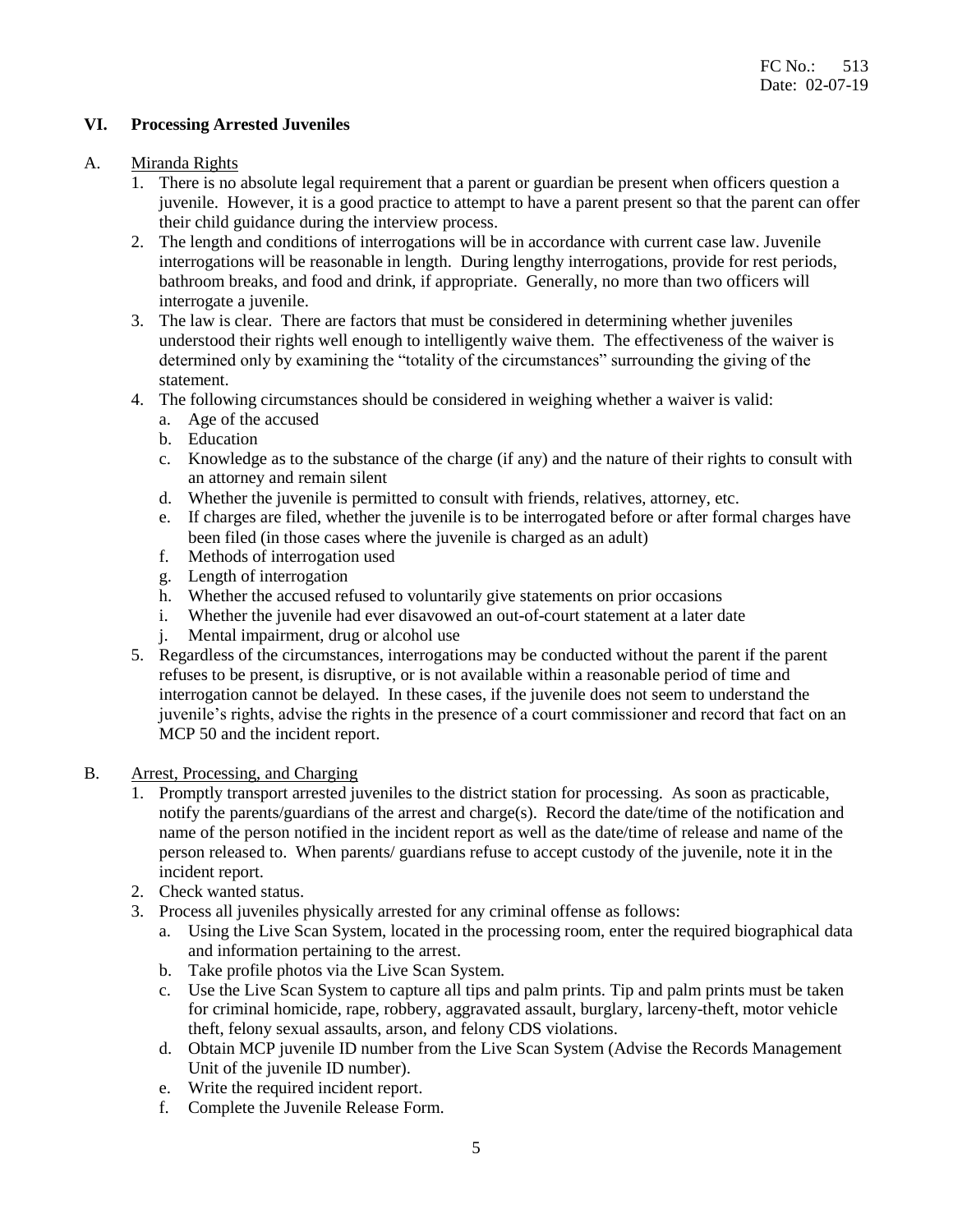NOTE: In the event the Live Scan System is down, officers may use the MSP/MCP fingerprint cards. On the MSP card, check the "Juvenile" block and leave the "Charge" block blank. For charges requiring tip and palm prints, officers will use the MCP fingerprint card. Fingerprint cards will be forwarded to RAFIS.

- 4. When charging a juvenile on a civil citation (alcohol, tobacco, and marijuana violations only), refer to the MCP Citation Manual to determine eligibility and processing procedures. Forward the original citation to the Special Victims Investigations Division (SVID/Juvenile Arrest Disposition.
- 5. Whenever a juvenile is charged with a delinquent offense, supervisors will forward the electronic report to the SVJAD (Special Victims Juvenile Arrest Disposition) workgroup. Paper copies of all MCP 50s/written statements (suspect and witness, relating to the case will be forwarded to SVID/Juvenile Arrest Disposition via inter-departmental mail. This will be accomplished within 24 hours from the time the juvenile is arrested, issued a citation, or charged administratively through an exceptional closure and documented in the incident report.
- 6. Per the States Attorney's Office, if a juvenile is arrested for a violation of the criminal law and is also charged with possession of alcohol/tobacco or marijuana (less than 10 grams), a citation must be issued for the alcohol/tobacco or marijuana (less than 10 grams) violation since it is a civil violation. The original copy of the citation must be forwarded to the SVID/Juvenile Arrest Disposition via interoffice mail within 24 hours.

#### C. Juvenile Traffic Enforcement

Juveniles who commit violations of the Motor Vehicle Law are processed in the following manner:

#### 1. Juveniles Less Than 16 Years of Age

 All traffic offenses committed by juveniles less than 16 years of age will be charged via an incident report. DO NOT issue citation/summons. Cases will be closed by exception and referred to SVID attention Juvenile Case Screening The charging language from the Maryland Transportation Article (section and wording), will be listed in the narrative of the report. Once the report is approved, supervisors will forward the report to Special Victims Investigations Division (SVID) attention Juvenile Arrest Disposition. The Juvenile-Traffic Offenses clearance code (2115) will be used for all traffic only offenses involving juveniles under 16 years of age.

#### 2. Juveniles 16 Years and Older – Must Appear Traffic Offenses

If a juvenile 16 years or older commits a must appear traffic violation, ALL traffic charges arising from that event are charged and handwritten on the citation/summons. The officer will complete an incident report to include all traffic charges, probable cause and any relative notes pertaining to the traffic stop. The letters "JUV" and CR number will be clearly marked on the top of the citation. The original citation(s) will be forwarded to the State's Attorney Office-Juvenile Traffic Division under a separate court transmittal sheet clearly marked "JUVENILE". Supervisors will ensure the incident report and copies of the traffic citations are forwarded to SVID attention Juvenile Arrest Disposition. The Juvenile-Traffic Offenses clearance code (2115) will be used for all traffic only, must appear offenses involving juvenile 16 years or older.

#### 3. Juveniles 16 Years and Older – Non-Incarcerable Traffic Offenses

 Traffic offenses committed by juveniles 16 years and older, which carry no penalty of incarceration, will be charged on the Maryland Uniform Complaint and Citation in the same manner as for an adult. The citation/summons will be forwarded to the District Court Traffic Processing Center for processing. Officers may issue electronic citation/summons for non-incarcerable violations to juveniles 16 years or older via ETIX.

 4. Juveniles Less Than 16 Years of Age - Charged Criminally and with Traffic Offenses If a juvenile under the age of 16 years is charged with a criminal offense and accompanying traffic the charges (I.E. stolen vehicle and related traffic offenses), DO NOT issue traffic citation/summons.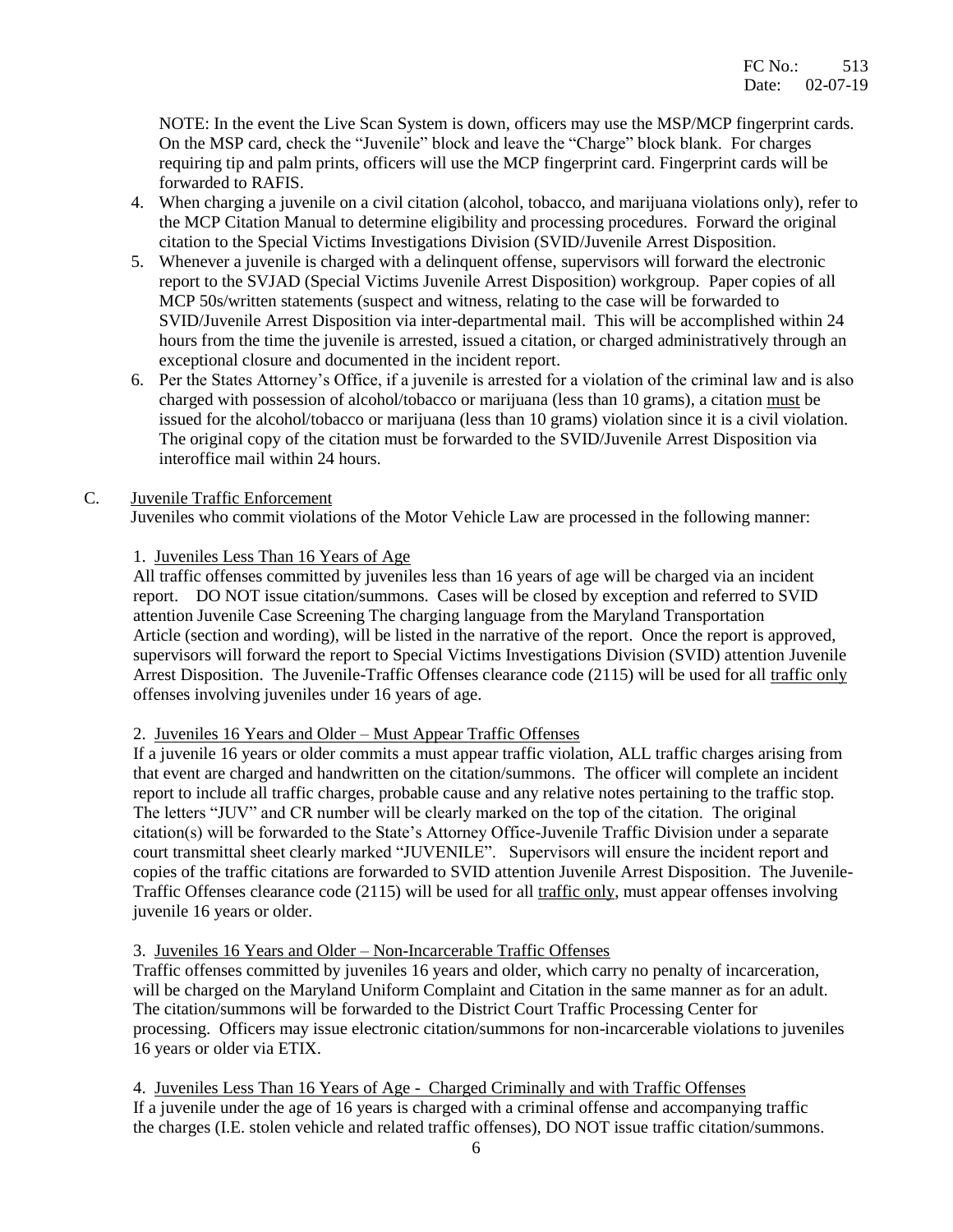List criminal and traffic charges in the narrative of the incident report. Supervisors will forward the report to SVID attention Juvenile Arrest Disposition.

#### 5. Juveniles 16 Years or Older – Charged Criminally and with Traffic Offenses

If a juvenile 16 years or older is charged with a criminal offense and accompanying non-incarcerable traffic charges, issue the related traffic citations and note the criminal charges and traffic citations issued in the narrative of the report. If a juvenile 16 years or older is charged with a criminal offense and accompanying "must appear" traffic charges forward the original traffic citations to the States Attorney Office-Juvenile Division and note the traffic charges in the narrative of the report. Once the report is approved, supervisors will forward the report and copies of the traffic citations to SVID attention Juvenile Arrest Disposition.

#### 6. Juveniles – Charged with Civil Citations and with Traffic Offenses

If a juvenile 16 years or older is charges with a civil offense (alcohol, tobacco, and marijuana) and accompanying non-incarcerable traffic charges, issue the traffic citations. If a juvenile 16 years or older is charged with a civil offense and accompanying "must appear" traffic charges forward the original traffic citations to the States Attorney Office-Juvenile Division and note the traffic charges in the narrative of the incident report. All traffic offenses committed by juveniles less than 16 years of age will be charged via an incident report. Original copies of all civil citations will be forwarded to SVID attention Juvenile Arrest Disposition via interoffice mail within 24 hours. Note traffic charges and citation number in the narrative of the report.

#### D. Crimes for which Juvenile Court has no Jurisdiction

- 1. Juvenile court has no jurisdiction in the following circumstances:
	- a. A child at least 14 years old alleged to have done an act which, if committed by an adult, would be a crime punishable by life imprisonment, as well as all other charges against the child arising out of the same incident, unless an order removing the proceeding to the court has been filed under § 4–202 of the Criminal Procedure Article;
		- i. First degree murder
		- ii. First degree rape
		- iii. First degree sexual offense
		- iv. Attempt/conspiracy to commit the above
	- b. A child at least 16 years old alleged to have done an act in violation of any provision of the Transportation Article or other traffic law or ordinance, except an act that prescribes a penalty of incarceration;
	- c. A child at least 16 years old alleged to have done an act in violation of any provision of law, rule, or regulation governing the use or operation of a boat, except an act that prescribes a penalty of incarceration;
	- d. A child at least 16 years old alleged to have committed any of the following crimes, as well as all other charges against the child arising out of the same incident, unless an order removing the proceeding to the court has been filed under §4–202 of the Criminal Procedure Article:
		- i. Abduction
		- ii. Kidnapping
		- iii. Second degree murder (Criminal Law 2-204)
		- iv. Manslaughter, except involuntary manslaughter
		- v. Second degree rape (Criminal Law 3-304)
		- vi. Robbery or attempted robbery with a dangerous or deadly weapon (Criminal Law *3-403*)
		- vii. Second degree sexual offense (Criminal Law 3-306 (a)(1))
		- viii. Third degree sexual offense (Criminal Law 3-307 (a)(1))
		- ix. Using, wearing, carrying, or transporting a firearm during and in relation to drug trafficking crimes (Criminal Law 5-621)
		- x. Unlawful use of a firearm (Criminal Law 5-622)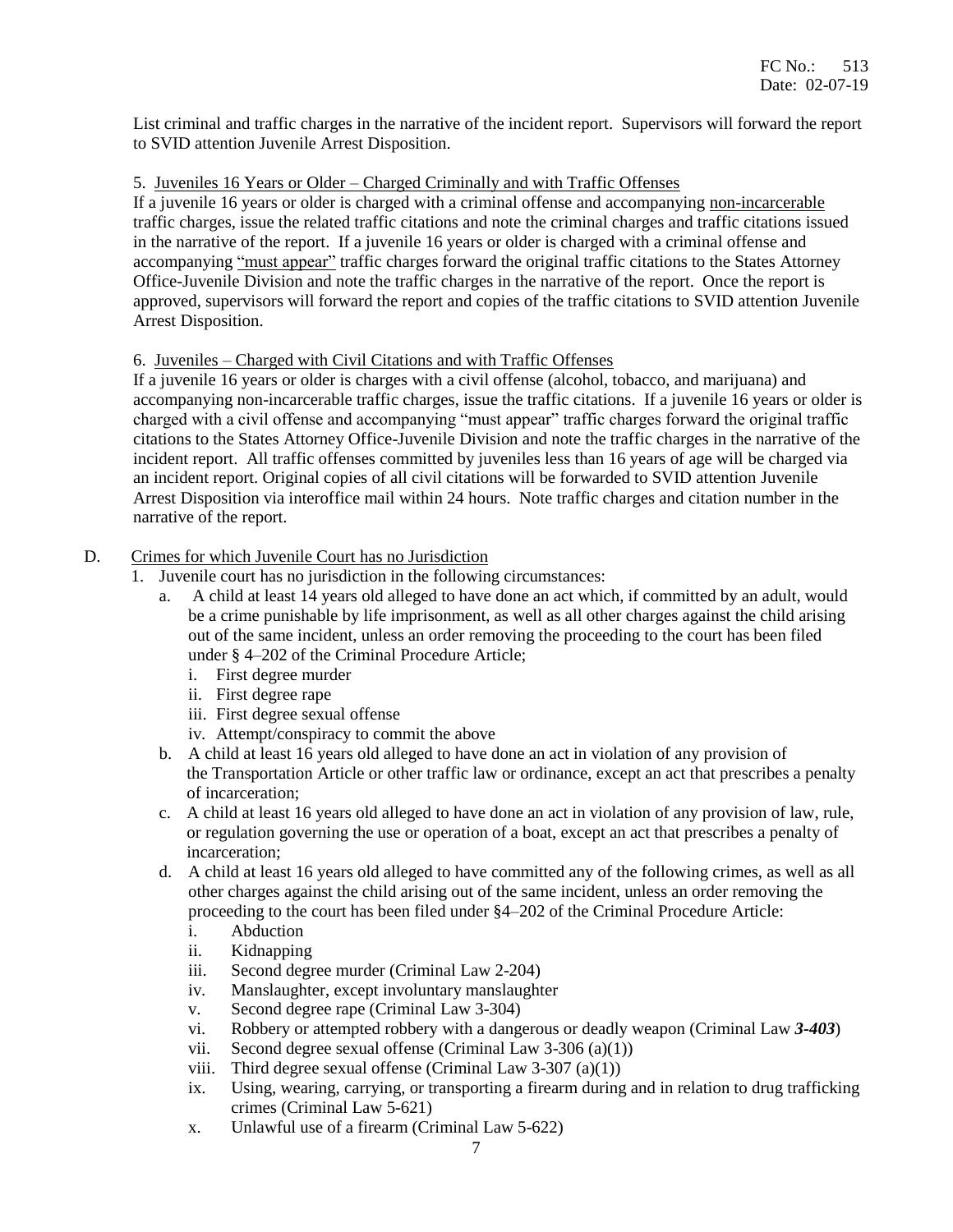- xi. Carjacking or armed carjacking (Criminal Law 3-405)
- xii. First Degree Assault (Criminal Law 3-202)
- xiii. Attempted murder in the second degree (Criminal Law 2-206)
- xiv. Attempted rape in the second degree (Criminal Law 3-310) or attempted sexual offense in the second degree (Criminal Law 3-312)
- xv. Possession use of machine gun in commission of crime (Criminal Law 4-404)
- xvi. Use of machine gun for aggressive purposes (Criminal Law 4-405).
- xvii. Sale/transfer of pistol or revolver under prescribed circumstances (Public Safety Article 5- 134).
- xviii. Sale/transfer of stolen pistol (Public Safety Article 5-138).
- xix. Possession of short-barreled rifles and short-barreled shotguns (Public Safety Article 5- 133).
- xx. Wearing, carrying, transporting, or using a firearm during and in relation to a drug trafficking crime (Criminal Law 4-203*)*
- xxi. Use of a handgun or antique firearm in the commission of a crime (Criminal Law 4-204)
- e. A child who previously has been convicted as an adult of a felony and is subsequently alleged to have committed an act that would be a felony if committed by an adult.
- 3. Charge the juvenile as an adult for all additional charges resulting from an incident listed above.
- 4. Transport the juvenile charged with one of the above offenses to the CPU and process according to sections IV.A, B, and C. Write the following statement in the miscellaneous block of the CPU 513: "No Juvenile Jurisdiction--Treat as Adult."
- 5. If the criminal case against the juvenile is subsequently remanded to the Department of Juvenile Services (DJS), it is the responsibility of the SAO to notify the Records Section of the change.

#### E. Waiver by Juvenile Court

 For certain crimes committed by juveniles, the SAO may petition to waive Juvenile Court jurisdiction and charge the juvenile as an adult. The Juvenile Court will review the request and set a hearing. The arresting officer will receive notice of the hearing and will attend. If a waiver is obtained, officers will:

- 1. Obtain the original waiver documents from the court.
- 2. Take custody of the juvenile and transport to the CPU. Inform the correctional officer that the defendant is a juvenile charged as an adult.
- 3. Prepare a SOC and SPC using *CRIMS*. Indicate in the narrative of the SPC that Juvenile Court has waived jurisdiction.
- 4. Follow the initial processing procedures outlined in sections IV.A, B, and C.
- 5. Write the following statement in the miscellaneous block of the CPU 513: "Juvenile Jurisdiction Waived--Treat as Adult."
- 6. Attach the original waiver documents to the SOC.
- G. Arrest/Processing Without Charging
	- 1. Fingerprinting and photographing as an investigative aid does not constitute an arrest record for the juvenile. When this occurs, explain to the juvenile's parents that the fingerprints and photographs will be strictly confidential, kept segregated from those of adults, and destroyed upon completion of the investigation. Supervisors will ensure that these files are purged once the investigation is completed.
	- 2. The investigator should retain investigative photographs and fingerprints in the case file; do not send to Records Section. Furthermore, inform the parents that if the juvenile is arrested as a result of these fingerprints and photographs, they will be retained in file until the juvenile reaches the age of 21.
	- 3. When a juvenile is detained but released without being charged, notify the parents. If requested, meet and discuss the matter with the parents. If no report is on file, initiate a 2938 incident report detailing the arrest and release in the narrative.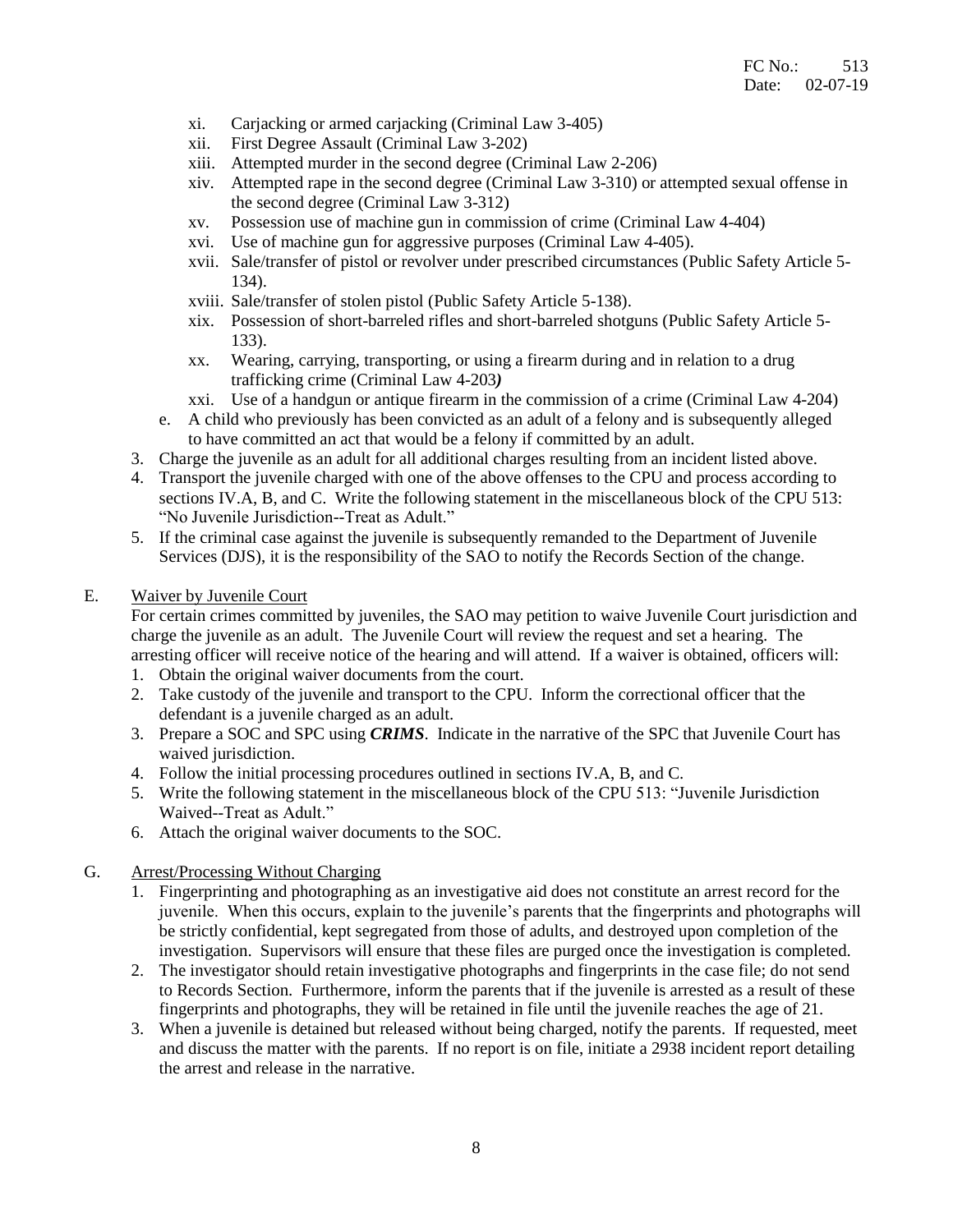#### **VII. Disposition of Arrested Juveniles**

#### A. Release to Parents

 1. A juvenile offender cannot be held in a secure setting for more than six hours; the clock starts at the point when the juvenile is placed in the secure area or is secured to a stationary object by handcuffs and is cumulative. Juveniles will not be released on their own recognizance. Release juveniles to their parents/guardians on a timely basis. If the juvenile's parent/guardian cannot be located, contact DJS for disposition authorization (follow procedures in section VII.B). If the juvenile has committed any of the offenses listed in section VII.B.1, seek to detain the juvenile and coordinate the detention through DJS. DJS personnel and Juvenile Court judges are the only persons empowered to authorize the placement of a juvenile in a detention or shelter facility.

 NOTE: If a juvenile is detained in an MCP facility for more than 6 hours, officers are responsible for documenting on the MCP810 and in their incident report the reason for the extended detainment. Officers should be as detailed as possible citing whether there was a delay in placement, personnel involved, etc. Officers should also notify the supervisor on duty of the extended detainment.

- 2*.* If DJS authorizes the release to someone other than the parent/ guardian, list the name of the DJS worker authorizing the release in the report. The full names of the parent/ guardian and the person the juvenile is released to are required in the report.
- 3. Request verification of identity prior to releasing juveniles into the custody of parents/guardians/relatives. Absent sufficient identification, the release will be coordinated via DJS.
- 4. Complete a juvenile release form in duplicate and obtain the signature of the parent/guardian to whom the juvenile is released. A copy of the release form will be given to the parent/guardian; the original will be attached to the report. Explain to the parent/guardian and the juvenile involved the circumstances of the offense for which the juvenile is being charged. Additionally, briefly explain the juvenile justice process.
- B. Detention of Juveniles
	- 1. Initiate detention proceedings when juveniles cannot be released to their parents or they are arrested for any of the below listed offenses. The only exception to this detention procedure would be when the juvenile is charged as an adult.
		- a. Abduction [Criminal Law 3-503(a)]
		- b. Arson in the first degree [Criminal Law  $6-102$  (a)]
		- c. Assault in the first degree (Criminal Law 3-202)
		- d. Bomb threat (Criminal Law 6-107)
		- e. Burglary in the first, second, or third degree (Criminal Law 6-202, 203, 204)
		- f. Carjacking or armed carjacking (Criminal Law 3-405)
		- g. Escape (Criminal Law 9-404, 9-405)
		- h. Kidnapping [Criminal Law 3-503 (a, b, c)]
		- i. Manslaughter (voluntary, common law)
		- j. Murder in the first or second degree [Criminal Law 2-201(a)]
		- k. Possession of explosives/destructive device (Criminal Law 4-503)
		- l. Rape in the first or second degree (Criminal Law 3-303, 3-304)
		- m. Robbery (common law)
		- n. Robbery with a dangerous or deadly weapon (Criminal Law 3-403, 3-404)
		- o. Sexual offense in the first, second, or third degree (Criminal Law 3-305, 3-306, 3-307)
		- p. Sodomy (common law)
		- q. Attempts to commit any of the above crimes.
		- r. Any offense which, in the officer's opinion, is serious in nature.
	- 2. Between 0800 and 1700 hours:
		- a. Contact an on-duty DJS intake worker at the Juvenile Assessment Center (JAC), 7300 Calhoun Place, Suite 500, Rockville, (301) 610-8500.